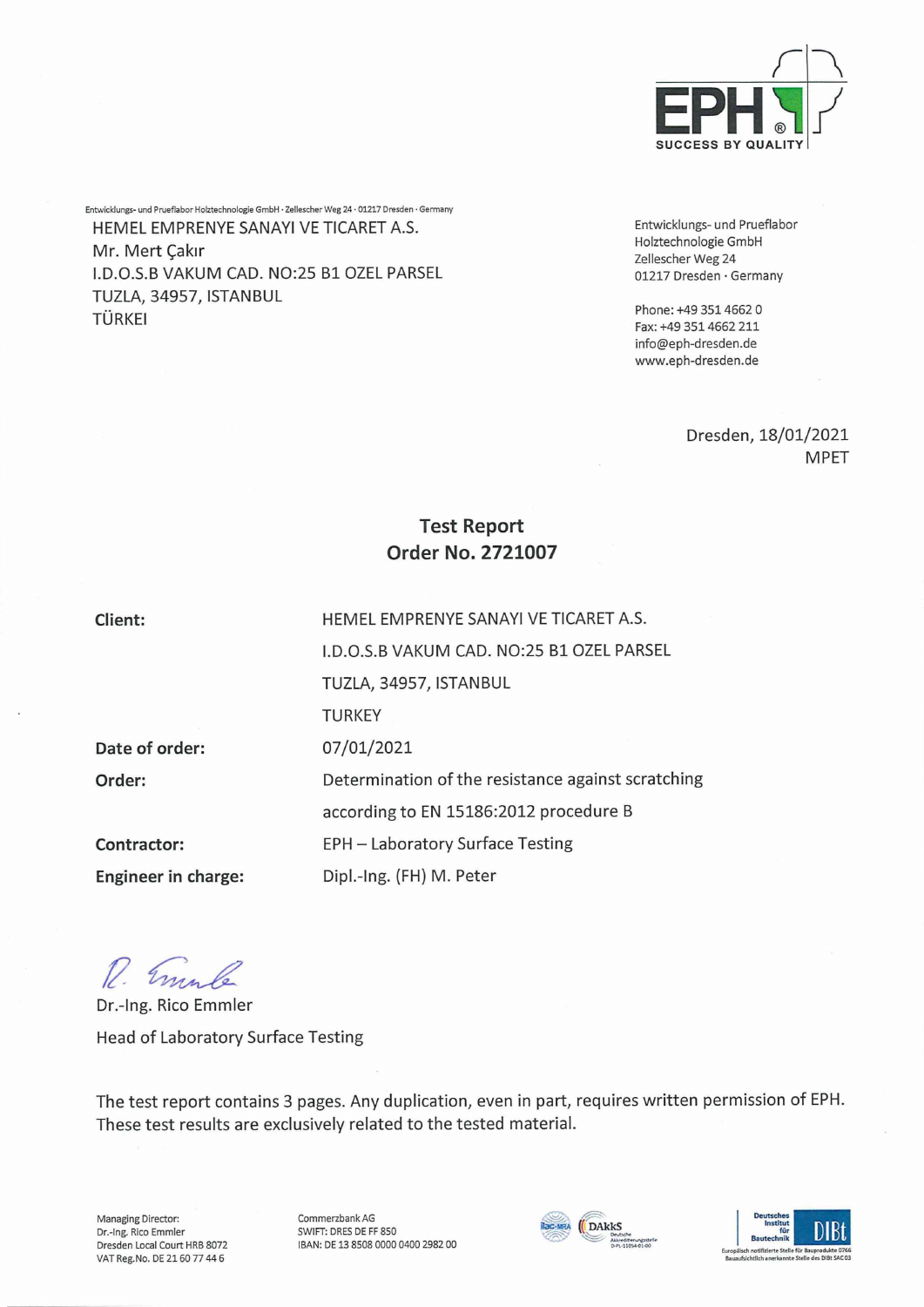## **1 Task**

The Development and Examination Laboratory for Wood Technology Ltd. (EPH) was instructed by HEMEL EMPRENYE SANAYI VE TICARET A.S. in ISTANBUL, TÜRKEI to carry out the resistance against scratching according to EN 15186:2012 procedure B.

## **2 Material**

For testing, the following samples were selected by the client and sent to the contractor with receipt at EPH laboratory on: 07/01/2021

The oak wood veneer floor covering samples were labelled as follows:

Prime Mx Serisi

## **3 Determination of the resistance to scratching according to EN 15186:2012**

The test was carried out according to DIN EN 15186:2012 procedure <sup>B</sup> with <sup>a</sup> universal Scratch Tester Model 413 (Erichsen, Germany).

Performance of the test: 14/01/2021 - 15/01/2021

#### **4 Results**

| Scratching load in N, which causes an in itself closed mark |     |  |            |  |  |
|-------------------------------------------------------------|-----|--|------------|--|--|
| Single values                                               |     |  | Mean value |  |  |
| 0.8                                                         | 0.8 |  | 0.8        |  |  |